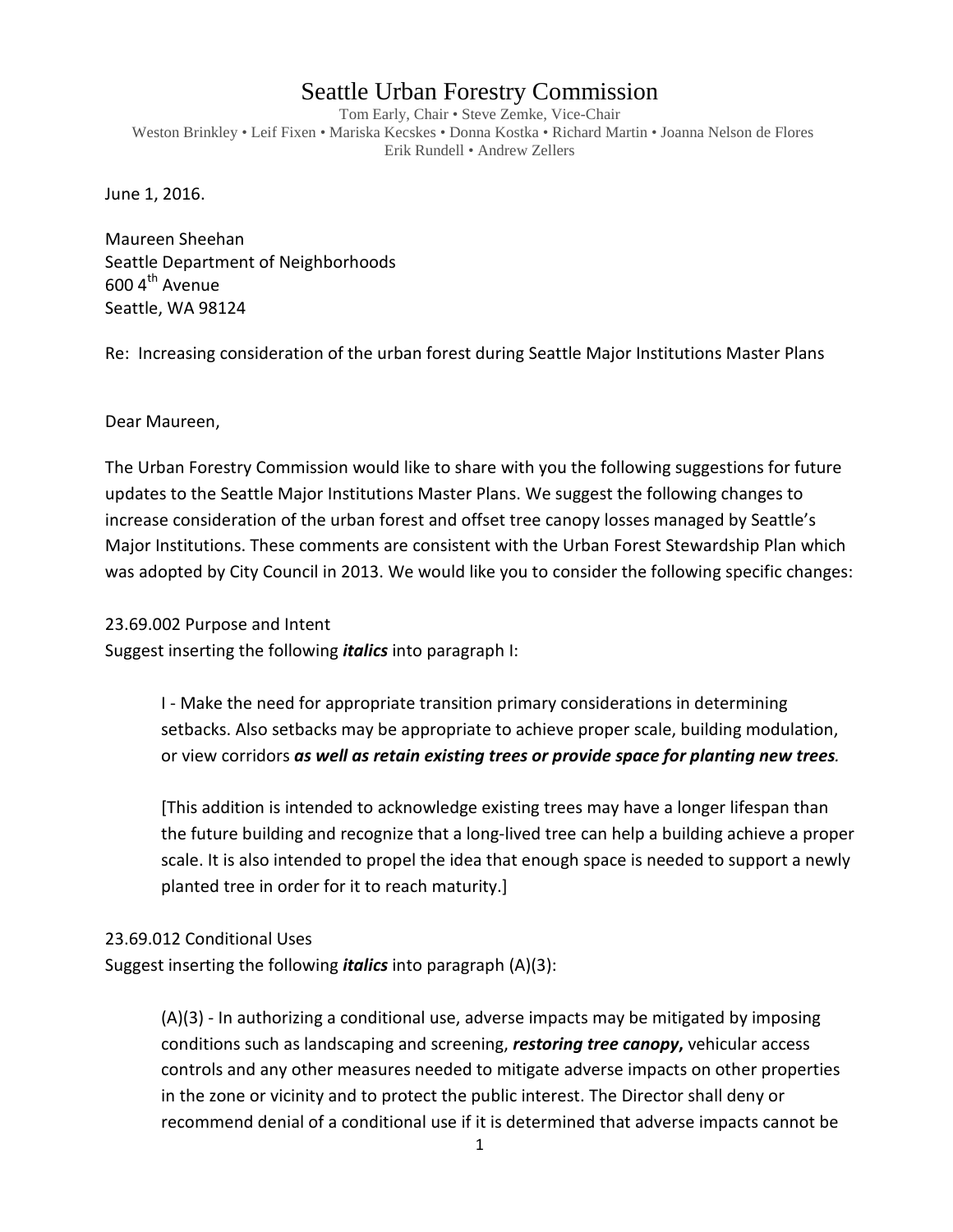mitigated satisfactorily.

[This addition is intended to maintain an equivalency of tree canopy within the existing Major Institution Master Plan overlay zone.]

## 23.69.012 Conditional Uses

Suggest inserting the following *italics* into paragraph (B)(2)(b):

(B)(2)(b) - Required landscaping shall be compatible with neighboring properties. Landscaping in addition to that required by the Code may be required to reduce the potential for erosion or excessive stormwater runoff, *to restore removed canopy using at least a 1:1 tree replanting ratio of equivalent sized trees at maturity*, to minimize coverage of the site by impervious surfaces, to screen parking, or to reduce noise or the appearance of bulk and scale; and…

[This addition is intended to maintain an equivalency of tree canopy either within the existing Major Institution Master Plan overlay zone or in the immediate vicinity of the Major Institution or via a fee in lieu to the Trees for Neighborhoods program.]

23.69.026 Determination to prepare a master plan Suggest replacing paragraph (D)(6)with the following:

## (D)(6) –*Would not reduce existing open area by more than 4000 square feet or remove three or more non-hazardous significant trees.*

[The existing thresholds are not specific in stating, "Would not significantly reduce existing open area or landscaping." This threshold would easily be measureable and foreseeable by the applicant.]

23.69.030 Contents of a master plan Suggest inserting the following *italics*:

> (C)(3)(d) – Landscaping *shall include at least 1:1 tree replacement and 1 tree per 4000 square feet of plant-able area at a minimum. New and replacement trees should be species maturing to the largest appropriate size and shall be provided enough space to reach maturity including both root zone space and canopy space. Off-site planting or fee in lieu to Trees for Neighborhoods program shall be an option in the immediate vicinity if planting space is not available on-site to meet these requirements*. *Evergreen trees should be replanted with evergreen trees.*

[This addition is intended to maintain an equivalency of tree canopy within the existing